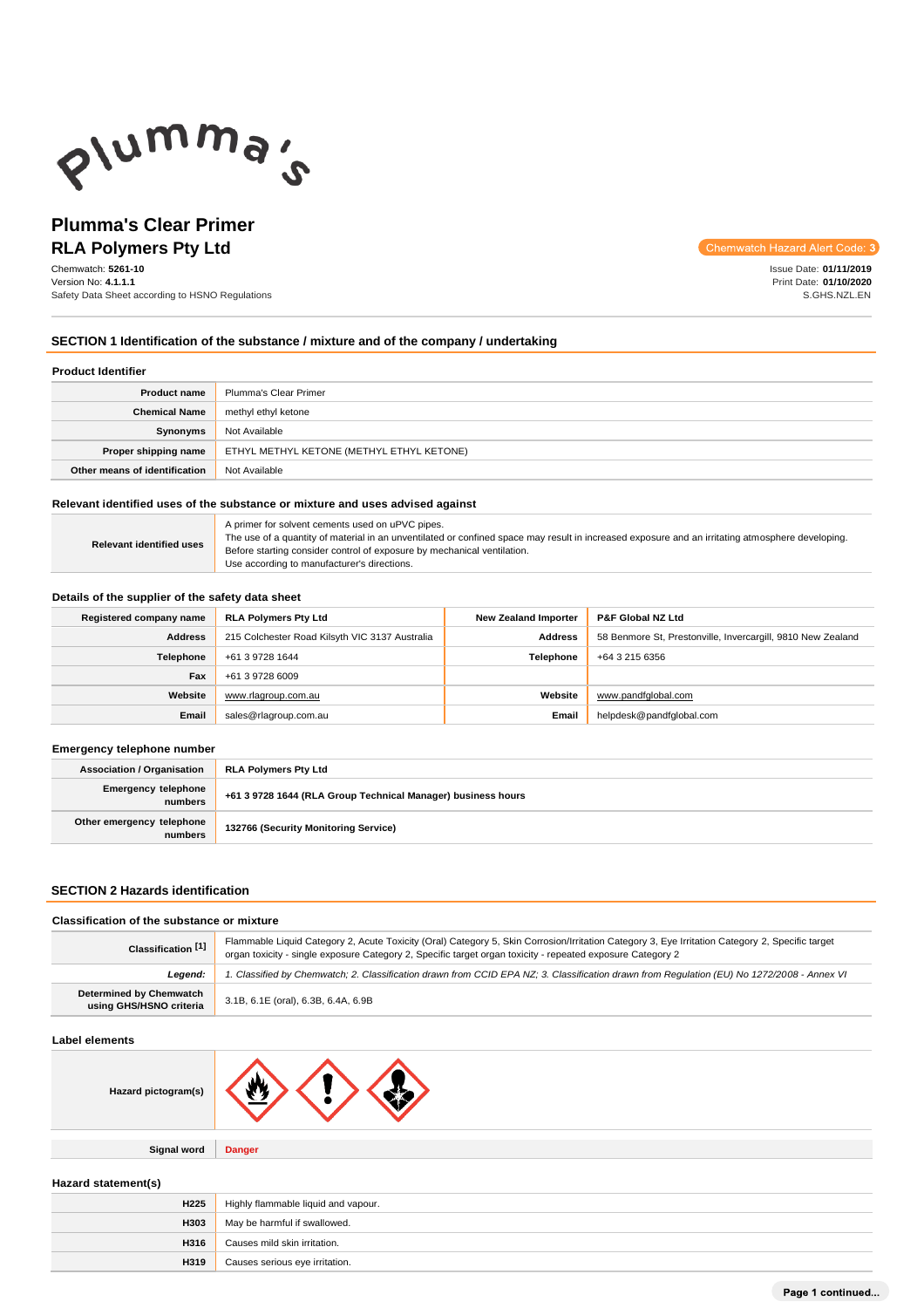| H371 | May cause damage to organs.                                        |  |
|------|--------------------------------------------------------------------|--|
| H373 | May cause damage to organs through prolonged or repeated exposure. |  |

#### **Precautionary statement(s) Prevention**

| <b>P210</b> | Keep away from heat, hot surfaces, sparks, open flames and other ignition sources. No smoking. |  |
|-------------|------------------------------------------------------------------------------------------------|--|
| P233        | Keep container tightly closed.                                                                 |  |
| P260        | Do not breathe mist/vapours/spray.                                                             |  |
| P240        | Ground and bond container and receiving equipment.                                             |  |

#### **Precautionary statement(s) Response**

| P312           | Call a POISON CENTER/doctor/physician/first aider/if you feel unwell.                                                            |  |
|----------------|----------------------------------------------------------------------------------------------------------------------------------|--|
| P370+P378      | In case of fire: Use alcohol resistant foam or normal protein foam to extinguish.                                                |  |
| P305+P351+P338 | IF IN EYES: Rinse cautiously with water for several minutes. Remove contact lenses, if present and easy to do. Continue rinsing. |  |
| P308+P311      | IF exposed or concerned: Call a POISON CENTER/doctor/physician/first aider.                                                      |  |

#### **Precautionary statement(s) Storage**

| P403+P235 | Store in a well-ventilated place. Keep cool. |
|-----------|----------------------------------------------|
| P405      | Stor<br>locked up.                           |

#### **Precautionary statement(s) Disposal**

**P501** Dispose of contents/container to authorised hazardous or special waste collection point in accordance with any local regulation.

## **SECTION 3 Composition / information on ingredients**

#### **Substances**

See section below for composition of Mixtures

## **Mixtures**

| <b>CAS No</b> | %[weight] | Name                                       |
|---------------|-----------|--------------------------------------------|
| 78-93-3       | >95       | methyl ethyl ketone                        |
| Not Available | < 10      | Ingredients determined not to be hazardous |

## **SECTION 4 First aid measures**

| Description of first aid measures |                                                                                                                                                                                                                                                                                                                                                                                                                                                                                                 |  |  |  |
|-----------------------------------|-------------------------------------------------------------------------------------------------------------------------------------------------------------------------------------------------------------------------------------------------------------------------------------------------------------------------------------------------------------------------------------------------------------------------------------------------------------------------------------------------|--|--|--|
| <b>Eye Contact</b>                | If this product comes in contact with the eyes:<br>▶ Wash out immediately with fresh running water.<br>Ensure complete irrigation of the eye by keeping eyelids apart and away from eye and moving the eyelids by occasionally lifting the upper<br>and lower lids.<br>► Seek medical attention without delay; if pain persists or recurs seek medical attention.<br>▶ Removal of contact lenses after an eye injury should only be undertaken by skilled personnel.                            |  |  |  |
| <b>Skin Contact</b>               | If skin contact occurs:<br>Immediately remove all contaminated clothing, including footwear.<br>Flush skin and hair with running water (and soap if available).<br>▶ Seek medical attention in event of irritation.                                                                                                                                                                                                                                                                             |  |  |  |
| Inhalation                        | If fumes or combustion products are inhaled remove from contaminated area.<br>Lay patient down. Keep warm and rested.<br>Prostheses such as false teeth, which may block airway, should be removed, where possible, prior to initiating first aid procedures.<br>Apply artificial respiration if not breathing, preferably with a demand valve resuscitator, bag-valve mask device, or pocket mask as trained.<br>Perform CPR if necessary.<br>Transport to hospital, or doctor, without delay. |  |  |  |
| Ingestion                         | Immediately give a glass of water.<br>First aid is not generally required. If in doubt, contact a Poisons Information Centre or a doctor.<br>If spontaneous vomiting appears imminent or occurs, hold patient's head down, lower than their hips to help avoid possible aspiration of<br>vomitus.                                                                                                                                                                                               |  |  |  |

## **Indication of any immediate medical attention and special treatment needed**

Any material aspirated during vomiting may produce lung injury. Therefore emesis should not be induced mechanically or pharmacologically. Mechanical means should be used if it is considered necessary to evacuate the stomach contents; these include gastric lavage after endotracheal intubation. If spontaneous vomiting has occurred after ingestion, the patient should be monitored for difficult breathing, as adverse effects of aspiration into the lungs may be delayed up to 48 hours. for simple ketones:

#### 

BASIC TREATMENT

- Establish a patent airway with suction where necessary.
- Watch for signs of respiratory insufficiency and assist ventilation as necessary.
- Administer oxygen by non-rebreather mask at 10 to 15 l/min.
- Monitor and treat, where necessary, for pulmonary oedema .
- Monitor and treat, where necessary, for shock.
- **DO NOT** use emetics. Where ingestion is suspected rinse mouth and give up to 200 ml water (5mL/kg recommended) for dilution where patient is able to swallow, has a strong gag reflex and does not drool.
- Give activated charcoal.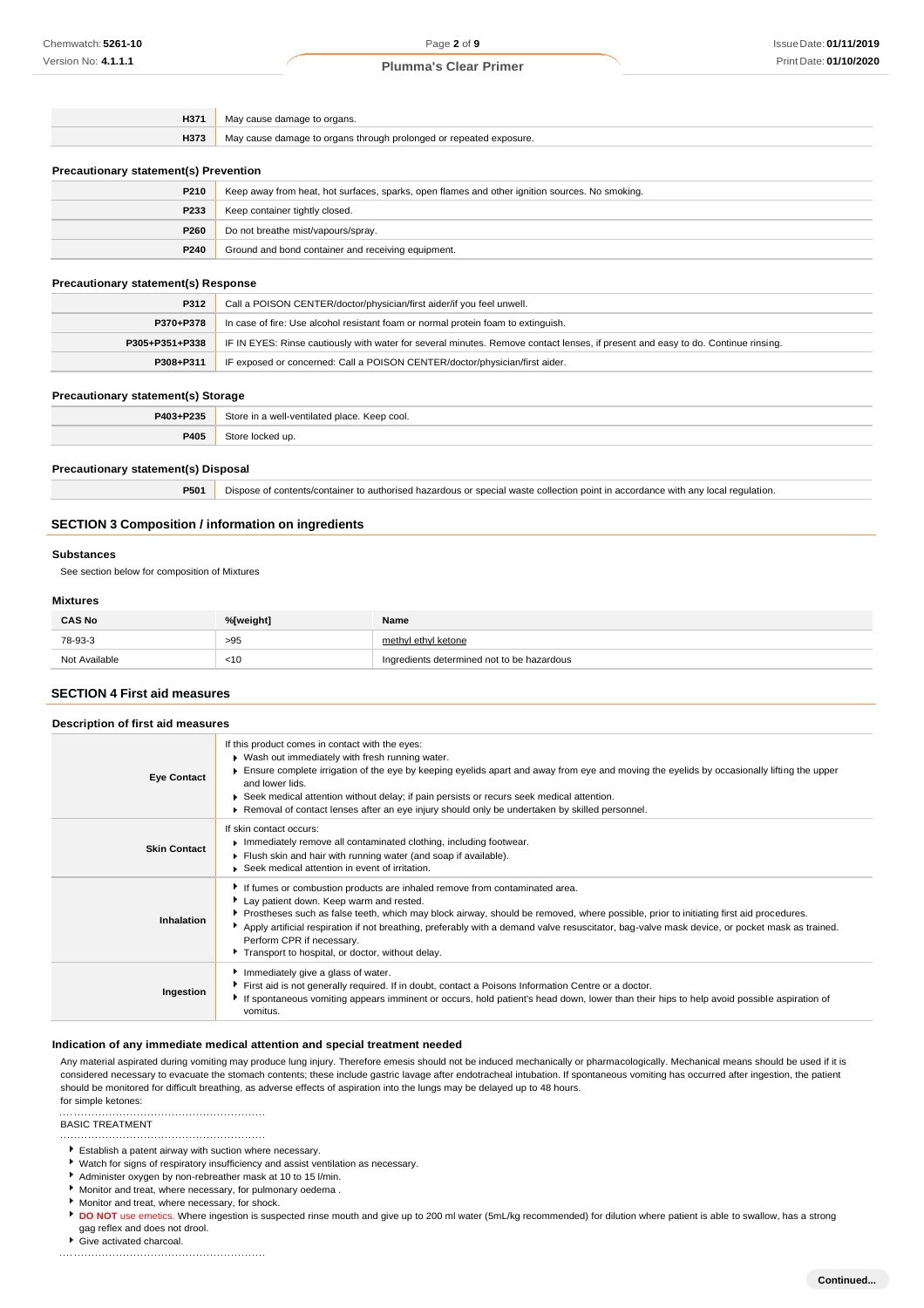## ADVANCED TREATMENT

- Consider orotracheal or nasotracheal intubation for airway control in unconscious patient or where respiratory arrest has occurred.
- Consider intubation at first sign of upper airway obstruction resulting from oedema.
- **Positive-pressure ventilation using a bag-valve mask might be of use.**
- Monitor and treat, where necessary, for arrhythmias.
- Start an IV D5W TKO. If signs of hypovolaemia are present use lactated Ringers solution. Fluid overload might create complications.
- **P** Drug therapy should be considered for pulmonary oedema.
- Hypotension with signs of hypovolaemia requires the cautious administration of fluids. Fluid overload might create complications.
- Treat seizures with diazepam.
- Proparacaine hydrochloride should be used to assist eye irrigation.

EMERGENCY DEPARTMENT

- Laboratory analysis of complete blood count, serum electrolytes, BUN, creatinine, glucose, urinalysis, baseline for serum aminotransferases (ALT and AST), calcium, phosphorus and magnesium, may assist in establishing a treatment regime. Other useful analyses include anion and osmolar gaps, arterial blood gases (ABGs), chest radiographs and electrocardiograph.
- Positive end-expiratory pressure (PEEP)-assisted ventilation may be required for acute parenchymal injury or adult respiratory distress syndrome.
- Consult a toxicologist as necessary.

*BRONSTEIN, A.C. and CURRANCE, P.L.*

*EMERGENCY CARE FOR HAZARDOUS MATERIALS EXPOSURE: 2nd Ed. 1994*

#### **SECTION 5 Firefighting measures**

#### **Extinguishing media**

- Alcohol stable foam.
- **P** Dry chemical powder.
- **BCF** (where regulations permit).
- Carbon dioxide.

#### **Special hazards arising from the substrate or mixture**

| <b>Fire Incompatibility</b>  | Avoid contamination with oxidising agents i.e. nitrates, oxidising acids, chlorine bleaches, pool chlorine etc. as ignition may result                                                                                                                                                                                                                                                                                                                                                                             |
|------------------------------|--------------------------------------------------------------------------------------------------------------------------------------------------------------------------------------------------------------------------------------------------------------------------------------------------------------------------------------------------------------------------------------------------------------------------------------------------------------------------------------------------------------------|
| Advice for firefighters      |                                                                                                                                                                                                                                                                                                                                                                                                                                                                                                                    |
| <b>Fire Fighting</b>         | Alert Fire Brigade and tell them location and nature of hazard.<br>May be violently or explosively reactive.<br>• Wear breathing apparatus plus protective gloves in the event of a fire.<br>Prevent, by any means available, spillage from entering drains or water course.                                                                                                                                                                                                                                       |
| <b>Fire/Explosion Hazard</b> | Liquid and vapour are highly flammable.<br>Severe fire hazard when exposed to heat, flame and/or oxidisers.<br>Vapour may travel a considerable distance to source of ignition.<br>Heating may cause expansion or decomposition leading to violent rupture of containers.<br>Combustion products include:<br>carbon dioxide (CO2)<br>other pyrolysis products typical of burning organic material.<br>Contains low boiling substance: Closed containers may rupture due to pressure buildup under fire conditions. |

#### **SECTION 6 Accidental release measures**

**Personal precautions, protective equipment and emergency procedures** See section 8

#### **Environmental precautions**

See section 12

#### **Methods and material for containment and cleaning up**

| <b>Minor Spills</b> | Remove all ignition sources.<br>Clean up all spills immediately.<br>Avoid breathing vapours and contact with skin and eyes.<br>▶ Control personal contact with the substance, by using protective equipment.   |
|---------------------|----------------------------------------------------------------------------------------------------------------------------------------------------------------------------------------------------------------|
| <b>Major Spills</b> | Clear area of personnel and move upwind.<br>Alert Fire Brigade and tell them location and nature of hazard.<br>• May be violently or explosively reactive.<br>Wear breathing apparatus plus protective gloves. |

Personal Protective Equipment advice is contained in Section 8 of the SDS.

# **SECTION 7 Handling and storage**

| Precautions for safe handling |                                                                                                                                                                                                                                                                                                                                                                                                                                                    |  |  |
|-------------------------------|----------------------------------------------------------------------------------------------------------------------------------------------------------------------------------------------------------------------------------------------------------------------------------------------------------------------------------------------------------------------------------------------------------------------------------------------------|--|--|
| Safe handling                 | ▶ Containers, even those that have been emptied, may contain explosive vapours.<br>▶ Do NOT cut, drill, grind, weld or perform similar operations on or near containers.<br>DO NOT allow clothing wet with material to stay in contact with skin<br>Avoid all personal contact, including inhalation.<br>• Wear protective clothing when risk of exposure occurs.<br>Use in a well-ventilated area.<br>Prevent concentration in hollows and sumps. |  |  |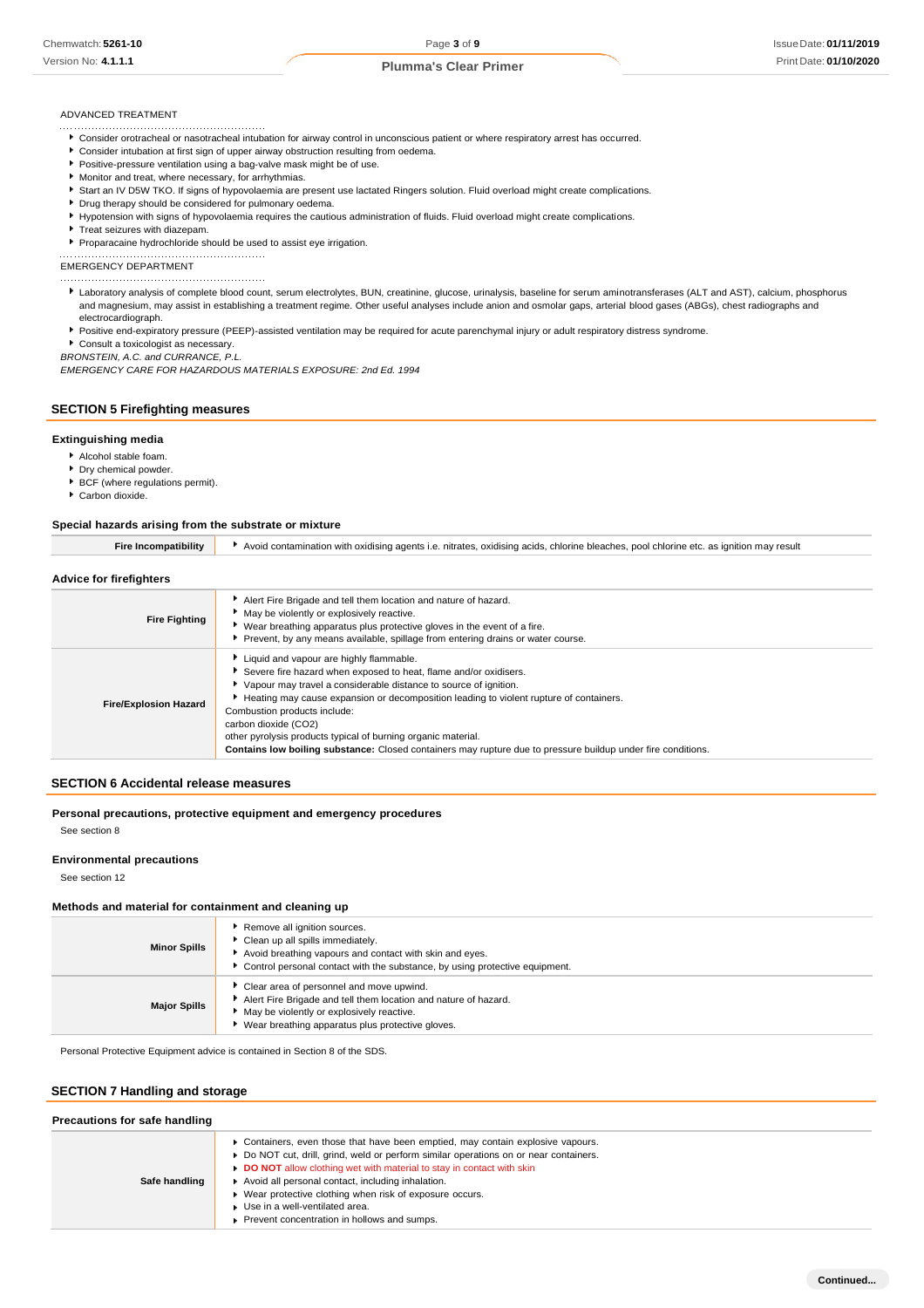| Other information                                            | Store in original containers in approved flame-proof area.<br>No smoking, naked lights, heat or ignition sources.<br>DO NOT store in pits, depressions, basements or areas where vapours may be trapped.<br>Keep containers securely sealed.                                                                                                                                                                                                                                                                                                  |
|--------------------------------------------------------------|-----------------------------------------------------------------------------------------------------------------------------------------------------------------------------------------------------------------------------------------------------------------------------------------------------------------------------------------------------------------------------------------------------------------------------------------------------------------------------------------------------------------------------------------------|
| Conditions for safe storage, including any incompatibilities |                                                                                                                                                                                                                                                                                                                                                                                                                                                                                                                                               |
| Suitable container                                           | Packing as supplied by manufacturer.<br>Plastic containers may only be used if approved for flammable liquid.<br>• Check that containers are clearly labelled and free from leaks.<br>For low viscosity materials (i): Drums and jerry cans must be of the non-removable head type. (ii): Where a can is to be used as an inner<br>package, the can must have a screwed enclosure.<br>• For materials with a viscosity of at least 2680 cSt. (23 deg. C)<br>For manufactured product having a viscosity of at least 250 cSt.                  |
| Storage incompatibility                                      | Ketones in this group:<br>are reactive with many acids and bases liberating heat and flammable gases (e.g., H2).<br>▶ react with reducing agents such as hydrides, alkali metals, and nitrides to produce flammable gas (H2) and heat.<br>are incompatible with isocyanates, aldehydes, cyanides, peroxides, and anhydrides.<br>► react violently with aldehydes, HNO3 (nitric acid), HNO3 + H2O2 (mixture of nitric acid and hydrogen peroxide), and HClO4 (perchloric acid).<br>Avoid strong bases.<br>Avoid reaction with oxidising agents |

# **SECTION 8 Exposure controls / personal protection**

## **Control parameters**

**Occupational Exposure Limits (OEL)** 

# **INGREDIENT DATA**

| <b>Source</b>            | Ingredient   | <b>Material name</b>      | <b>TWA</b>    | STEL      | Peak      | <b>Notes</b>                          |
|--------------------------|--------------|---------------------------|---------------|-----------|-----------|---------------------------------------|
| New Zealand Workplace    | methyl ethyl | MEK (Methyl ethyl ketone, | 150 ppm / 445 | 890 mg/m3 | Not       | bio-Exposure can also be estimated by |
| Exposure Standards (WES) | ketone       | 2-Butanone)               | mq/m3         | 300 ppm   | Available | biological monitoring.                |

| <b>Emergency Limits</b> |                                          |        |                     |               |               |  |
|-------------------------|------------------------------------------|--------|---------------------|---------------|---------------|--|
| Ingredient              | <b>Material name</b>                     | TEEL-1 |                     | TEEL-2        | TEEL-3        |  |
| methyl ethyl ketone     | Butanone, 2-; (Methyl ethyl ketone; MEK) |        | Not Available       | Not Available | Not Available |  |
| Ingredient              | <b>Original IDLH</b>                     |        | <b>Revised IDLH</b> |               |               |  |
| methyl ethyl ketone     | 3,000 ppm                                |        | Not Available       |               |               |  |

## **Exposure controls**

| Appropriate engineering<br>controls | Engineering controls are used to remove a hazard or place a barrier between the worker and the hazard. Well-designed engineering controls can<br>be highly effective in protecting workers and will typically be independent of worker interactions to provide this high level of protection.<br>The basic types of engineering controls are:<br>Process controls which involve changing the way a job activity or process is done to reduce the risk.<br>Enclosure and/or isolation of emission source which keeps a selected hazard "physically" away from the worker and ventilation that strategically<br>"adds" and "removes" air in the work environment.                                                                                                     |
|-------------------------------------|---------------------------------------------------------------------------------------------------------------------------------------------------------------------------------------------------------------------------------------------------------------------------------------------------------------------------------------------------------------------------------------------------------------------------------------------------------------------------------------------------------------------------------------------------------------------------------------------------------------------------------------------------------------------------------------------------------------------------------------------------------------------|
| <b>Personal protection</b>          |                                                                                                                                                                                                                                                                                                                                                                                                                                                                                                                                                                                                                                                                                                                                                                     |
| Eye and face protection             | Safety glasses with side shields.<br>Chemical goggles.<br>Contact lenses may pose a special hazard; soft contact lenses may absorb and concentrate irritants. A written policy document, describing<br>the wearing of lenses or restrictions on use, should be created for each workplace or task.                                                                                                                                                                                                                                                                                                                                                                                                                                                                  |
| <b>Skin protection</b>              | See Hand protection below                                                                                                                                                                                                                                                                                                                                                                                                                                                                                                                                                                                                                                                                                                                                           |
| Hands/feet protection               | Wear chemical protective gloves, e.g. PVC.<br>Wear safety footwear or safety gumboots, e.g. Rubber<br>The selection of suitable gloves does not only depend on the material, but also on further marks of quality which vary from manufacturer to<br>manufacturer. Where the chemical is a preparation of several substances, the resistance of the glove material can not be calculated in advance<br>and has therefore to be checked prior to the application.<br>The exact break through time for substances has to be obtained from the manufacturer of the protective gloves and has to be observed when<br>making a final choice.<br>Personal hygiene is a key element of effective hand care.                                                                |
| <b>Body protection</b>              | See Other protection below                                                                                                                                                                                                                                                                                                                                                                                                                                                                                                                                                                                                                                                                                                                                          |
| Other protection                    | • Overalls.<br>PVC Apron.<br>PVC protective suit may be required if exposure severe.<br>Evewash unit.<br>Some plastic personal protective equipment (PPE) (e.g. gloves, aprons, overshoes) are not recommended as they may produce static<br>electricity.<br>For large scale or continuous use wear tight-weave non-static clothing (no metallic fasteners, cuffs or pockets).<br>Non sparking safety or conductive footwear should be considered. Conductive footwear describes a boot or shoe with a sole made from a<br>conductive compound chemically bound to the bottom components, for permanent control to electrically ground the foot an shall dissipate<br>static electricity from the body to reduce the possibility of ignition of volatile compounds. |

## **Respiratory protection**

Type A Filter of sufficient capacity. (AS/NZS 1716 & 1715, EN 143:2000 & 149:2001,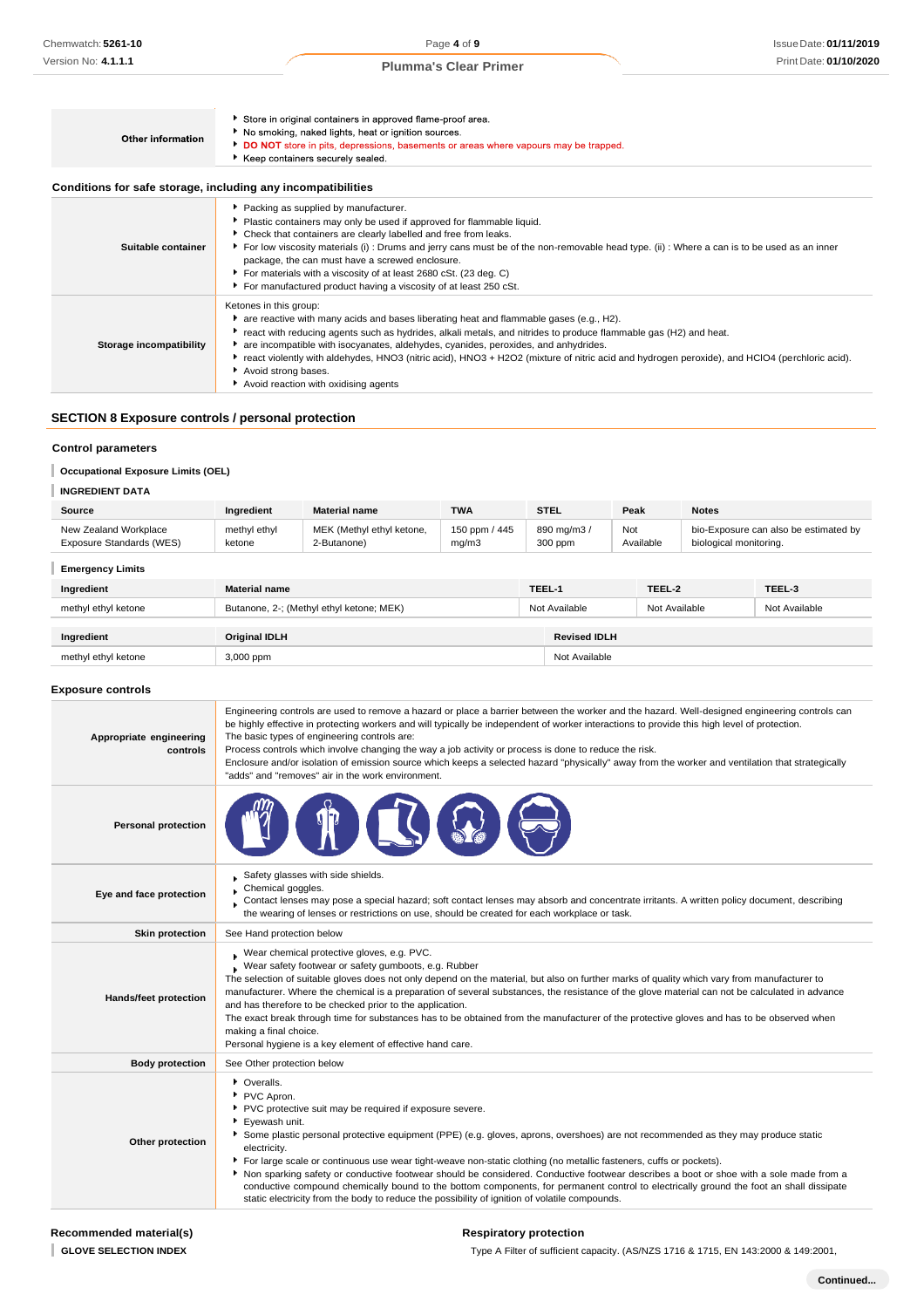Glove selection is based on a modified presentation of the: *"***Forsberg Clothing Performance Index".**

The effect(s) of the following substance(s) are taken into account in the *computergenerated* selection:

Plumma's Clear Primer

| <b>Material</b>       | CPI |
|-----------------------|-----|
| <b>BUTYL</b>          | A   |
| PE/EVAL/PE            | A   |
| <b>TEFLON</b>         | A   |
| <b>BUTYL/NEOPRENE</b> | B   |
| <b>PVA</b>            | B   |
| <b>HYPALON</b>        | C   |
| NATURAL RUBBER        | C   |
| NATURAL+NEOPRENE      | C   |
| <b>NEOPRENE</b>       | C   |
| NEOPRENE/NATURAL      | C   |
| <b>NITRILE</b>        | C   |
| NITRILE+PVC           | C   |
| <b>PVC</b>            | C   |
| SARANEX-23            | C   |
| VITON/NEOPRENE        | C   |

\* CPI - Chemwatch Performance Index

A: Best Selection

B: Satisfactory; may degrade after 4 hours continuous immersion

C: Poor to Dangerous Choice for other than short term immersion

**NOTE**: As a series of factors will influence the actual performance of the glove, a final selection must be based on detailed observation. -

\* Where the glove is to be used on a short term, casual or infrequent basis, factors such as "feel" or convenience (e.g. disposability), may dictate a choice of gloves which might otherwise be unsuitable following long-term or frequent use. A qualified practitioner should be consulted.

# **SECTION 9 Physical and chemical properties**

#### **Information on basic physical and chemical properties**

**Appearance** Highly flammable clear liquid with characteristic odour of MEK; miscible with water.

| <b>Physical state</b>                                    | Liquid                   | Relative density (Water = 1)               | $0.96 - 1$     |
|----------------------------------------------------------|--------------------------|--------------------------------------------|----------------|
| Odour                                                    | Not Available            | Partition coefficient n-octanol<br>/ water | Not Available  |
| <b>Odour threshold</b>                                   | Not Available            | Auto-ignition temperature (°C)             | 515            |
| pH (as supplied)                                         | Not Available            | <b>Decomposition temperature</b>           | Not Available  |
| Melting point / freezing point<br>(°C)                   | $-86$                    | Viscosity (cSt)                            | Not Available  |
| Initial boiling point and boiling<br>range $(^{\circ}C)$ | 79-81                    | Molecular weight (g/mol)                   | Not Applicable |
| Flash point (°C)                                         | $-4$                     | <b>Taste</b>                               | Not Available  |
| <b>Evaporation rate</b>                                  | 3.7                      | <b>Explosive properties</b>                | Not Available  |
| Flammability                                             | <b>HIGHLY FLAMMABLE.</b> | <b>Oxidising properties</b>                | Not Available  |
| Upper Explosive Limit (%)                                | 11.5                     | Surface Tension (dyn/cm or<br>$mN/m$ )     | Not Available  |
| Lower Explosive Limit (%)                                | 1.8                      | <b>Volatile Component (%vol)</b>           | 100            |
| Vapour pressure (kPa)                                    | 9.5                      | Gas group                                  | Not Available  |
| Solubility in water                                      | Miscible                 | pH as a solution (1%)                      | Not Available  |
| Vapour density (Air = 1)                                 | 2.5                      | VOC g/L                                    | Not Available  |

## **SECTION 10 Stability and reactivity**

| Reactivity                            | See section 7                                                                                                                    |
|---------------------------------------|----------------------------------------------------------------------------------------------------------------------------------|
| <b>Chemical stability</b>             | Unstable in the presence of incompatible materials.<br>Product is considered stable.<br>Hazardous polymerisation will not occur. |
| Possibility of hazardous<br>reactions | See section 7                                                                                                                    |
| <b>Conditions to avoid</b>            | See section 7                                                                                                                    |
| Incompatible materials                | See section 7                                                                                                                    |

ANSI Z88 or national equivalent)

Where the concentration of gas/particulates in the breathing zone, approaches or exceeds the "Exposure Standard" (or ES), respiratory protection is required. Degree of protection varies with both face-piece and Class of filter; the nature of protection varies with Type of filter.

| <b>Required Minimum</b><br><b>Protection Factor</b> | Half-Face<br>Respirator | <b>Full-Face</b><br>Respirator | <b>Powered Air</b><br>Respirator |
|-----------------------------------------------------|-------------------------|--------------------------------|----------------------------------|
| up to $5 \times ES$                                 | A-AUS / Class 1         | ٠                              | A-PAPR-AUS /<br>Class 1          |
| up to $25 \times ES$                                | Air-line*               | $A-2$                          | A-PAPR-2                         |
| up to $50 \times ES$                                | -                       | $A-3$                          | ۰                                |
| $50+ x ES$                                          | -                       | Air-line**                     | -                                |

\* - Continuous-flow; \*\* - Continuous-flow or positive pressure demand ^ - Full-face

A(All classes) = Organic vapours, B AUS or B1 = Acid gasses, B2 = Acid gas or hydrogen cyanide(HCN), B3 = Acid gas or hydrogen cyanide(HCN), E = Sulfur dioxide(SO2), G = Agricultural chemicals, K = Ammonia(NH3), Hg = Mercury, NO = Oxides of nitrogen, MB = Methyl bromide, AX = Low boiling point organic compounds(below 65 degC)

- Cartridge respirators should never be used for emergency ingress or in areas of unknown vapour concentrations or oxygen content.
- The wearer must be warned to leave the contaminated area immediately on detecting any odours through the respirator. The odour may indicate that the mask is not functioning properly, that the vapour concentration is too high, or that the mask is not properly fitted. Because of these limitations, only restricted use of cartridge respirators is considered appropriate.
- Cartridge performance is affected by humidity. Cartridges should be changed after 2 hr of continuous use unless it is determined that the humidity is less than 75%, in which case, cartridges can be used for 4 hr. Used cartridges should be discarded daily, regardless of the length of time used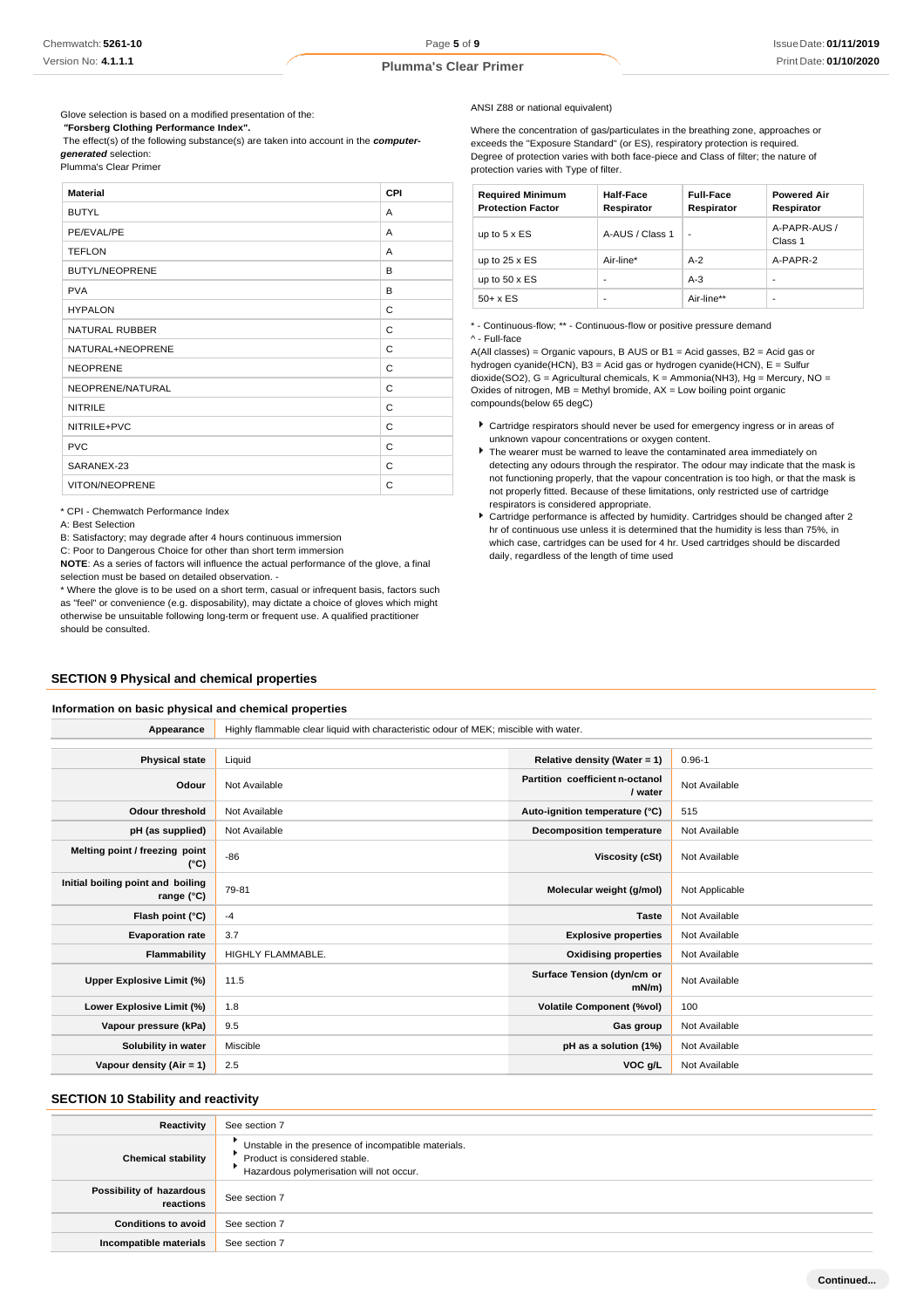# Page **6** of **9 Plumma's Clear Primer**

Hazardous decomposition products

See section 5

# **SECTION 11 Toxicological information**

# **Information on toxicological effects**

| Inhaled             | The material can cause respiratory irritation in some persons. The body's response to such irritation can cause further lung damage.<br>Inhalation of high concentrations of gas/vapour causes lung irritation with coughing and nausea, central nervous depression with headache and<br>dizziness, slowing of reflexes, fatigue and inco-ordination.<br>Inhalation of aerosols (mists, fumes), generated by the material during the course of normal handling, may be damaging to the health of the<br>individual.<br>Ketone vapours irritate the nose, throat and mucous membrane. High concentrations depress the central nervous system, causing headache,<br>vertigo, poor concentration, sleep and failure of the heart and breathing.                                                                                                                                                                                                                                                                                                                                                                                                                                                                                                |
|---------------------|---------------------------------------------------------------------------------------------------------------------------------------------------------------------------------------------------------------------------------------------------------------------------------------------------------------------------------------------------------------------------------------------------------------------------------------------------------------------------------------------------------------------------------------------------------------------------------------------------------------------------------------------------------------------------------------------------------------------------------------------------------------------------------------------------------------------------------------------------------------------------------------------------------------------------------------------------------------------------------------------------------------------------------------------------------------------------------------------------------------------------------------------------------------------------------------------------------------------------------------------|
| Ingestion           | Ingestion may result in nausea, abdominal irritation, pain and vomiting                                                                                                                                                                                                                                                                                                                                                                                                                                                                                                                                                                                                                                                                                                                                                                                                                                                                                                                                                                                                                                                                                                                                                                     |
| <b>Skin Contact</b> | Repeated exposure may cause skin cracking, flaking or drying following normal handling and use.<br>Skin contact with the material may damage the health of the individual; systemic effects may result following absorption.<br>There is some evidence to suggest that the material may cause moderate inflammation of the skin either following direct contact or after a delay<br>of some time. Repeated exposure can cause contact dermatitis which is characterised by redness, swelling and blistering.<br>Open cuts, abraded or irritated skin should not be exposed to this material<br>Entry into the blood-stream, through, for example, cuts, abrasions or lesions, may produce systemic injury with harmful effects. Examine the skin<br>prior to the use of the material and ensure that any external damage is suitably protected.                                                                                                                                                                                                                                                                                                                                                                                             |
| Eye                 | This material can cause eye irritation and damage in some persons.                                                                                                                                                                                                                                                                                                                                                                                                                                                                                                                                                                                                                                                                                                                                                                                                                                                                                                                                                                                                                                                                                                                                                                          |
| Chronic             | Long-term exposure to respiratory irritants may result in airways disease, involving difficulty breathing and related whole-body problems.<br>Prolonged or repeated skin contact may cause drying with cracking, irritation and possible dermatitis following.<br>Substance accumulation, in the human body, may occur and may cause some concern following repeated or long-term occupational exposure.<br>Animal testing shows that methyl ethyl ketone may have slight effects on the nervous system, liver, kidney and respiratory system; there may<br>also be developmental effects and an increase in birth defects. However, there is limited information available on the long-term effects of methyl<br>ethyl ketone in humans, and no information is available on whether it causes developmental or reproductive toxicity or cancer. It is generally<br>considered to have low toxicity, but it is often used in combination with other solvents, and the toxic effects of the mixture may be greater than<br>with either solvent alone. Combinations of n-hexane or methyl n-butyl ketone with methyl ethyl ketone may increase the rate of peripheral<br>neuropathy, a progressive disorder of the nerves of the extremities. |

| <b>Plumma's Clear Primer</b> | <b>TOXICITY</b>                                                                                                                                                                                                                 | <b>IRRITATION</b>                  |  |
|------------------------------|---------------------------------------------------------------------------------------------------------------------------------------------------------------------------------------------------------------------------------|------------------------------------|--|
|                              | Not Available                                                                                                                                                                                                                   | Not Available                      |  |
|                              |                                                                                                                                                                                                                                 |                                    |  |
|                              | <b>TOXICITY</b>                                                                                                                                                                                                                 | <b>IRRITATION</b>                  |  |
|                              | 10 mg/kg $[2]$                                                                                                                                                                                                                  | Eye (human): 350 ppm -irritant     |  |
|                              | 100 mg/kg <sup>[2]</sup>                                                                                                                                                                                                        | Eye (rabbit): 80 mg - irritant     |  |
|                              | Dermal (rabbit) LD50: 20000 mg/kg <sup>[2]</sup>                                                                                                                                                                                | Skin (rabbit): 402 mg/24 hr - mild |  |
| methyl ethyl ketone          | Dermal (rabbit) LD50: 6480 mg/kg[2]                                                                                                                                                                                             | Skin (rabbit):13.78mg/24 hr open   |  |
|                              | Inhalation (rat) LC50: 100.2 mg/l/8hr <sup>[2]</sup>                                                                                                                                                                            |                                    |  |
|                              | Inhalation (rat) LC50: 47 mg/l/8H[2]                                                                                                                                                                                            |                                    |  |
|                              | Oral (rat) LD50: ~2600-5400 mg/kg <sup>[2]</sup>                                                                                                                                                                                |                                    |  |
| Legend:                      | 1. Value obtained from Europe ECHA Registered Substances - Acute toxicity 2.* Value obtained from manufacturer's SDS. Unless otherwise<br>specified data extracted from RTECS - Register of Toxic Effect of chemical Substances |                                    |  |

| <b>METHYL ETHYL KETONE</b>                  | Asthma-like symptoms may continue for months or even years after exposure to the material ends. This may be due to a non-allergic condition<br>known as reactive airways dysfunction syndrome (RADS) which can occur after exposure to high levels of highly irritating compound. Main<br>criteria for diagnosing RADS include the absence of previous airways disease in a non-atopic individual, with sudden onset of persistent<br>asthma-like symptoms within minutes to hours of a documented exposure to the irritant. Other criteria for diagnosis of RADS include a reversible<br>airflow pattern on lung function tests, moderate to severe bronchial hyperreactivity on methacholine challenge testing, and the lack of minimal<br>lymphocytic inflammation, without eosinophilia.<br>The material may cause skin irritation after prolonged or repeated exposure and may produce on contact skin redness, swelling, the production of<br>vesicles, scaling and thickening of the skin.<br>Methyl ethyl ketone is considered to have a low order of toxicity; however, methyl ethyl ketone is often used in combination with other solvents<br>and the mixture may have greater toxicity than either solvent alone. Combinations of n-hexane with methyl ethyl ketone, and also methyl n-butyl<br>ketone with methyl ethyl ketone may result in an increased in peripheral neuropathy, a progressive disorder of the nerves of the extremities.<br>Combinations with chloroform also show an increase in toxicity. |                                 |   |  |  |
|---------------------------------------------|------------------------------------------------------------------------------------------------------------------------------------------------------------------------------------------------------------------------------------------------------------------------------------------------------------------------------------------------------------------------------------------------------------------------------------------------------------------------------------------------------------------------------------------------------------------------------------------------------------------------------------------------------------------------------------------------------------------------------------------------------------------------------------------------------------------------------------------------------------------------------------------------------------------------------------------------------------------------------------------------------------------------------------------------------------------------------------------------------------------------------------------------------------------------------------------------------------------------------------------------------------------------------------------------------------------------------------------------------------------------------------------------------------------------------------------------------------------------------------------------------------------------------|---------------------------------|---|--|--|
| <b>Acute Toxicity</b>                       | $\checkmark$                                                                                                                                                                                                                                                                                                                                                                                                                                                                                                                                                                                                                                                                                                                                                                                                                                                                                                                                                                                                                                                                                                                                                                                                                                                                                                                                                                                                                                                                                                                 | Carcinogenicity                 | × |  |  |
| <b>Skin Irritation/Corrosion</b>            | ✔                                                                                                                                                                                                                                                                                                                                                                                                                                                                                                                                                                                                                                                                                                                                                                                                                                                                                                                                                                                                                                                                                                                                                                                                                                                                                                                                                                                                                                                                                                                            | Reproductivity                  | × |  |  |
| <b>Serious Eye Damage/Irritation</b>        | ✔<br>✔<br><b>STOT - Single Exposure</b>                                                                                                                                                                                                                                                                                                                                                                                                                                                                                                                                                                                                                                                                                                                                                                                                                                                                                                                                                                                                                                                                                                                                                                                                                                                                                                                                                                                                                                                                                      |                                 |   |  |  |
| <b>Respiratory or Skin</b><br>sensitisation | ×                                                                                                                                                                                                                                                                                                                                                                                                                                                                                                                                                                                                                                                                                                                                                                                                                                                                                                                                                                                                                                                                                                                                                                                                                                                                                                                                                                                                                                                                                                                            | <b>STOT - Repeated Exposure</b> | v |  |  |
| Mutagenicity                                | ×                                                                                                                                                                                                                                                                                                                                                                                                                                                                                                                                                                                                                                                                                                                                                                                                                                                                                                                                                                                                                                                                                                                                                                                                                                                                                                                                                                                                                                                                                                                            | <b>Aspiration Hazard</b>        | × |  |  |

*Legend: – Data either not available or does not fill the criteria for classification – Data available to make classification*

# **SECTION 12 Ecological information**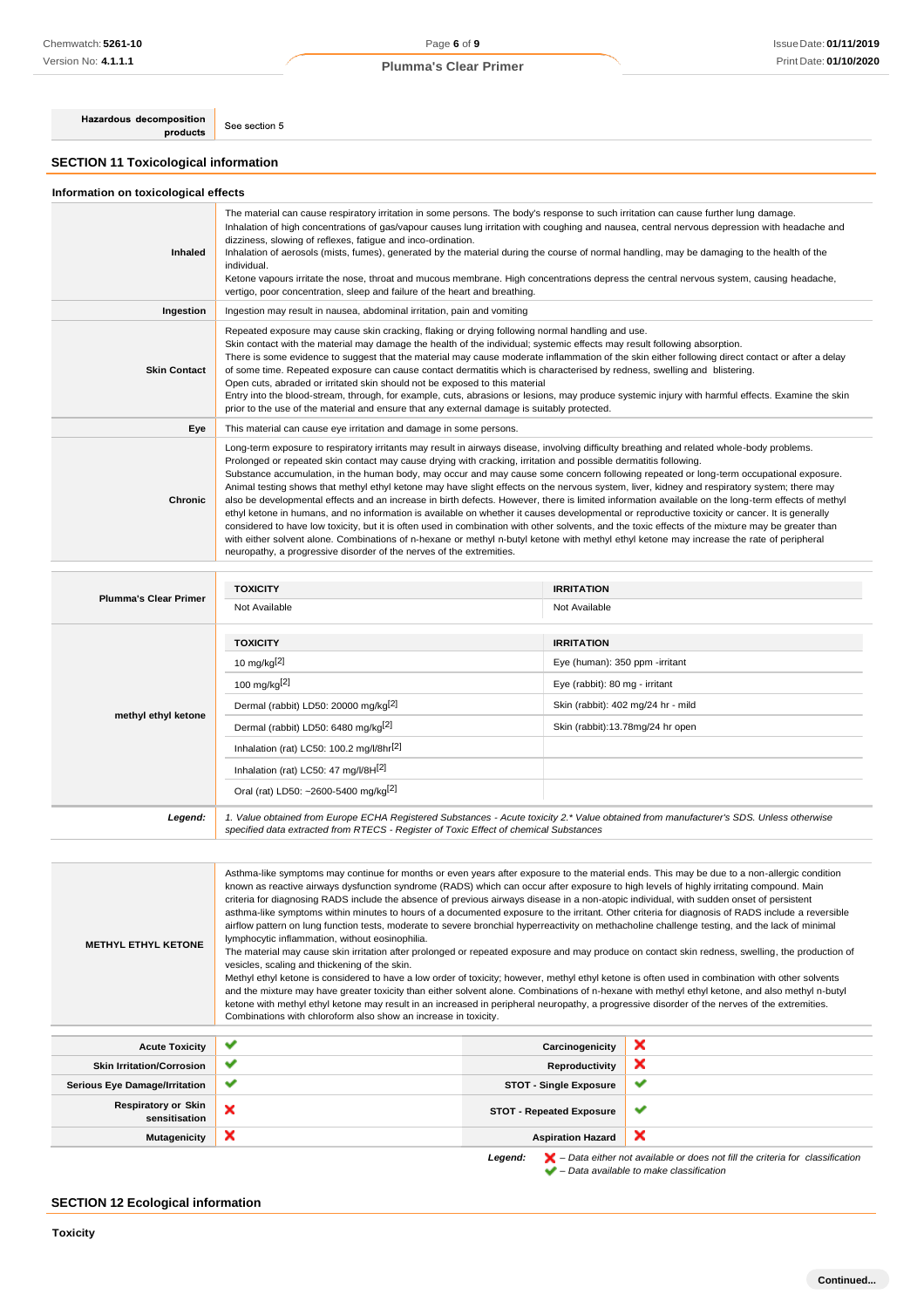| <b>Plumma's Clear Primer</b> | Endpoint         | <b>Test Duration (hr)</b>                                                                                                                                                                                                                                                                                                                                                                       | <b>Species</b>                | Value            | <b>Source</b>    |
|------------------------------|------------------|-------------------------------------------------------------------------------------------------------------------------------------------------------------------------------------------------------------------------------------------------------------------------------------------------------------------------------------------------------------------------------------------------|-------------------------------|------------------|------------------|
|                              | Not<br>Available | Not Available                                                                                                                                                                                                                                                                                                                                                                                   | Not Available                 | Not<br>Available | Not<br>Available |
|                              | Endpoint         | <b>Test Duration (hr)</b>                                                                                                                                                                                                                                                                                                                                                                       | <b>Species</b>                | Value            | Source           |
| methyl ethyl ketone          | <b>LC50</b>      | 96                                                                                                                                                                                                                                                                                                                                                                                              | Fish                          | 2-993mg/L        | $\overline{2}$   |
|                              | EC50             | 48                                                                                                                                                                                                                                                                                                                                                                                              | Crustacea                     | 5-91mg/L         | $\overline{2}$   |
|                              | <b>EC50</b>      | 72                                                                                                                                                                                                                                                                                                                                                                                              | Algae or other aquatic plants | 1-972mg/L        | 2                |
|                              | EC <sub>0</sub>  | 96                                                                                                                                                                                                                                                                                                                                                                                              | Fish                          | 1-848mg/L        | 2                |
|                              | <b>NOEC</b>      | 96                                                                                                                                                                                                                                                                                                                                                                                              | Fish                          | 1-170mg/L        | $\overline{2}$   |
| Legend:                      |                  | Extracted from 1. IUCLID Toxicity Data 2. Europe ECHA Registered Substances - Ecotoxicological Information - Aquatic Toxicity 3. EPIWIN Suite<br>V3.12 (QSAR) - Aquatic Toxicity Data (Estimated) 4. US EPA, Ecotox database - Aquatic Toxicity Data 5. ECETOC Aquatic Hazard Assessment<br>Data 6. NITE (Japan) - Bioconcentration Data 7. METI (Japan) - Bioconcentration Data 8. Vendor Data |                               |                  |                  |

#### **DO NOT** discharge into sewer or waterways.

#### **Persistence and degradability**

| Ingredient          | Persistence: Water/Soil     | Persistence: Air               |
|---------------------|-----------------------------|--------------------------------|
| methyl ethyl ketone | LOW (Half-life $= 14$ days) | LOW (Half-life = $26.75$ days) |
|                     |                             |                                |

#### **Bioaccumulative potential**

| Ingredient          | Bioaccumulation        |
|---------------------|------------------------|
| methyl ethyl ketone | LOW (LogKOW = $0.29$ ) |
|                     |                        |
| Mobility in soil    |                        |

| Inaredient          | <b>Mobility</b>         |
|---------------------|-------------------------|
| methyl ethyl ketone | MEDIUM (KOC = $3.827$ ) |

# **SECTION 13 Disposal considerations**

| Waste treatment methods      |                                                                                                                                                                                                                                                                                                                                                                                                                                                                                                                                                                                                                                                                                                                                                                                                                      |
|------------------------------|----------------------------------------------------------------------------------------------------------------------------------------------------------------------------------------------------------------------------------------------------------------------------------------------------------------------------------------------------------------------------------------------------------------------------------------------------------------------------------------------------------------------------------------------------------------------------------------------------------------------------------------------------------------------------------------------------------------------------------------------------------------------------------------------------------------------|
| Product / Packaging disposal | DO NOT allow wash water from cleaning or process equipment to enter drains.<br>It may be necessary to collect all wash water for treatment before disposal.<br>In all cases disposal to sewer may be subject to local laws and regulations and these should be considered first.<br>▶ Where in doubt contact the responsible authority.<br>Recycle wherever possible.<br>• Consult manufacturer for recycling options or consult local or regional waste management authority for disposal if no suitable treatment or<br>disposal facility can be identified.<br>• Dispose of by: burial in a land-fill specifically licensed to accept chemical and / or pharmaceutical wastes or Incineration in a licensed<br>apparatus (after admixture with suitable combustible material).<br>Decontaminate empty containers. |

Ensure that the hazardous substance is disposed in accordance with the Hazardous Substances (Disposal) Notice 2017

# **Disposal Requirements**

Packages that have been in direct contact with the hazardous substance must be only disposed if the hazardous substance was appropriately removed and cleaned out from the package. The package must be disposed according to the manufacturer's directions taking into account the material it is made of. Packages which hazardous content have been appropriately treated and removed may be recycled.

The hazardous substance must only be disposed if it has been treated by a method that changed the characteristics or composition of the substance and it is no longer hazardous.

# **SECTION 14 Transport information**

#### **Labels Required**

| Marine Pollutant | NO          |
|------------------|-------------|
| <b>HAZCHEM</b>   | $\cdot$ 2YE |

# **Land transport (UN)**

| <b>UN number</b>           | 1193                                      |  |  |
|----------------------------|-------------------------------------------|--|--|
| UN proper shipping name    | ETHYL METHYL KETONE (METHYL ETHYL KETONE) |  |  |
| Transport hazard class(es) | Class<br>3<br>Subrisk<br>Not Applicable   |  |  |
| <b>Packing group</b>       | Ш                                         |  |  |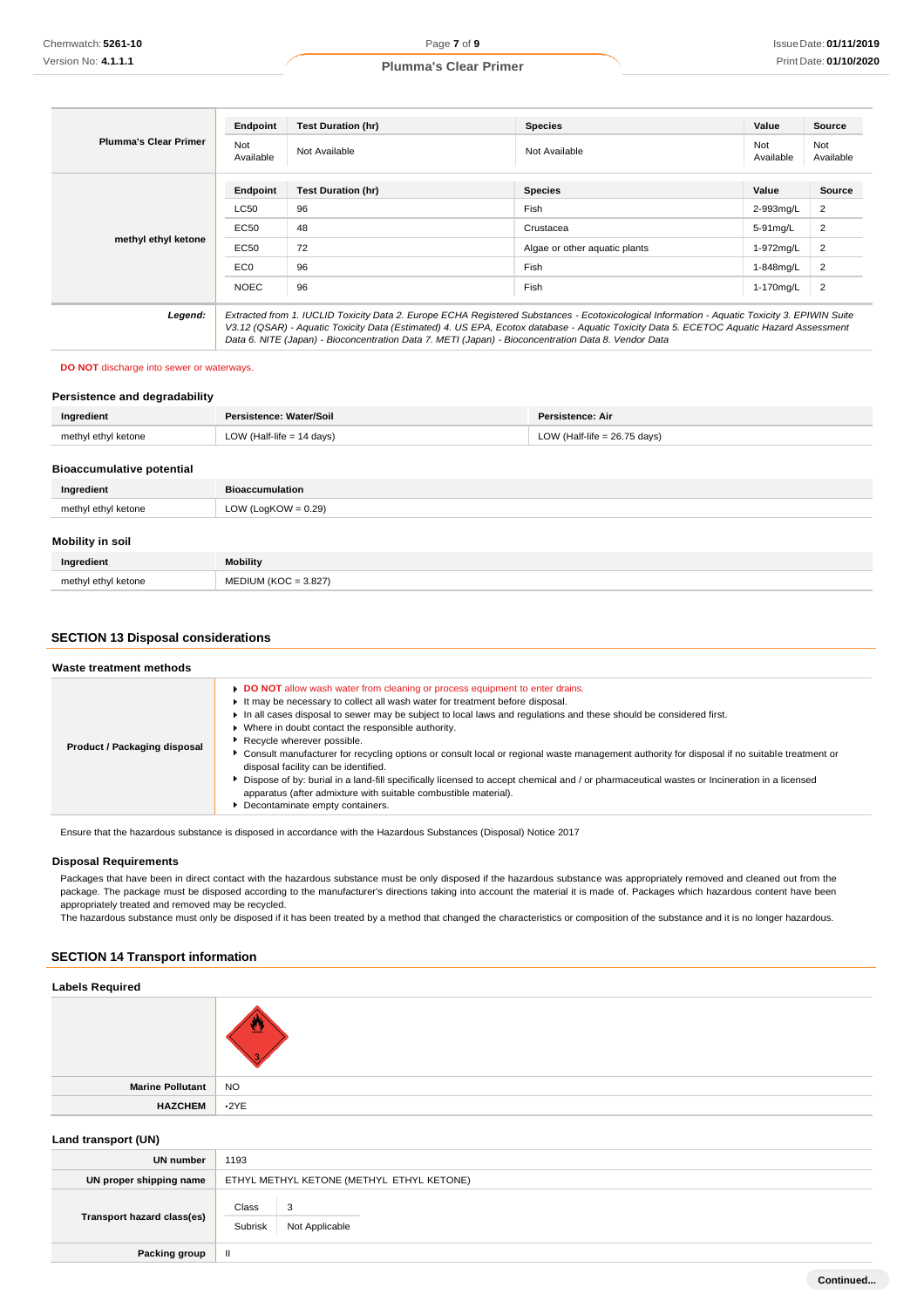| <b>Environmental hazard</b>  | Not Applicable                         |                       |
|------------------------------|----------------------------------------|-----------------------|
| Special precautions for user | Special provisions<br>Limited quantity | Not Applicable<br>1 L |

## **Air transport (ICAO-IATA / DGR)**

| <b>UN number</b>             | 1193                                                                                                                                                                         |                                                                                                             |                                                          |  |
|------------------------------|------------------------------------------------------------------------------------------------------------------------------------------------------------------------------|-------------------------------------------------------------------------------------------------------------|----------------------------------------------------------|--|
| UN proper shipping name      | Methyl ethyl ketone; Ethyl methyl ketone                                                                                                                                     |                                                                                                             |                                                          |  |
| Transport hazard class(es)   | <b>ICAO/IATA Class</b><br>ICAO / IATA Subrisk<br><b>ERG Code</b>                                                                                                             | 3<br>Not Applicable<br>3L                                                                                   |                                                          |  |
| Packing group                | $\mathbf{H}$                                                                                                                                                                 |                                                                                                             |                                                          |  |
| <b>Environmental hazard</b>  | Not Applicable                                                                                                                                                               |                                                                                                             |                                                          |  |
| Special precautions for user | Special provisions<br>Cargo Only Packing Instructions<br>Cargo Only Maximum Qty / Pack<br>Passenger and Cargo Packing Instructions<br>Passenger and Cargo Maximum Qty / Pack | Passenger and Cargo Limited Quantity Packing Instructions<br>Passenger and Cargo Limited Maximum Qty / Pack | Not Applicable<br>364<br>60L<br>353<br>5L<br>Y341<br>1 L |  |

# **Sea transport (IMDG-Code / GGVSee)**

| UN number                    | 1193                                                                 |                                                 |  |  |
|------------------------------|----------------------------------------------------------------------|-------------------------------------------------|--|--|
| UN proper shipping name      |                                                                      | ETHYL METHYL KETONE (METHYL ETHYL KETONE)       |  |  |
| Transport hazard class(es)   | <b>IMDG Class</b><br>3<br><b>IMDG Subrisk</b><br>Not Applicable      |                                                 |  |  |
| Packing group                | $\mathbf{I}$                                                         |                                                 |  |  |
| <b>Environmental hazard</b>  | Not Applicable                                                       |                                                 |  |  |
| Special precautions for user | <b>EMS Number</b><br>Special provisions<br><b>Limited Quantities</b> | $F-E$ , S-D<br>Not Applicable<br>1 <sub>L</sub> |  |  |

**Transport in bulk according to Annex II of MARPOL and the IBC code**

Not Applicable

# **SECTION 15 Regulatory information**

# **Safety, health and environmental regulations / legislation specific for the substance or mixture**

This substance is to be managed using the conditions specified in an applicable Group Standard

|                                                                                                                      | <b>HSR Number</b>                                              | <b>Group Standard</b>                                                          |                                                |
|----------------------------------------------------------------------------------------------------------------------|----------------------------------------------------------------|--------------------------------------------------------------------------------|------------------------------------------------|
| HSR002495                                                                                                            |                                                                | Additives, Process Chemicals and Raw Materials (Flammable) Group Standard 2017 |                                                |
|                                                                                                                      | methyl ethyl ketone is found on the following regulatory lists |                                                                                |                                                |
| New Zealand Approved Hazardous Substances with controls                                                              |                                                                |                                                                                | New Zealand Inventory of Chemicals (NZIoC)     |
| New Zealand Hazardous Substances and New Organisms (HSNO) Act - Classification<br>of Chemicals                       |                                                                |                                                                                | New Zealand Workplace Exposure Standards (WES) |
| New Zealand Hazardous Substances and New Organisms (HSNO) Act - Classification<br>of Chemicals - Classification Data |                                                                |                                                                                |                                                |
|                                                                                                                      |                                                                |                                                                                |                                                |

# **Hazardous Substance Location**

Subject to the Health and Safety at Work (Hazardous Substances) Regulations 2017.

| <b>Hazard Class</b> | <b>Quantity (Closed Containers)</b>                                                 | <b>Quantity (Open Containers)</b> |
|---------------------|-------------------------------------------------------------------------------------|-----------------------------------|
| 3.1B                | 100 L in containers greater than 5 L<br>250 L in containers up to and including 5 L | 50 L<br>50 L                      |

## **Certified Handler**

Subject to Part 4 of the Health and Safety at Work (Hazardous Substances) Regulations 2017.

| <b>Class of substance</b> | Quantities                                                                                        |
|---------------------------|---------------------------------------------------------------------------------------------------|
| 3.1B                      | 250 L (when in containers greater than 5 L)<br>500 L (when in containers up to and including 5 L) |